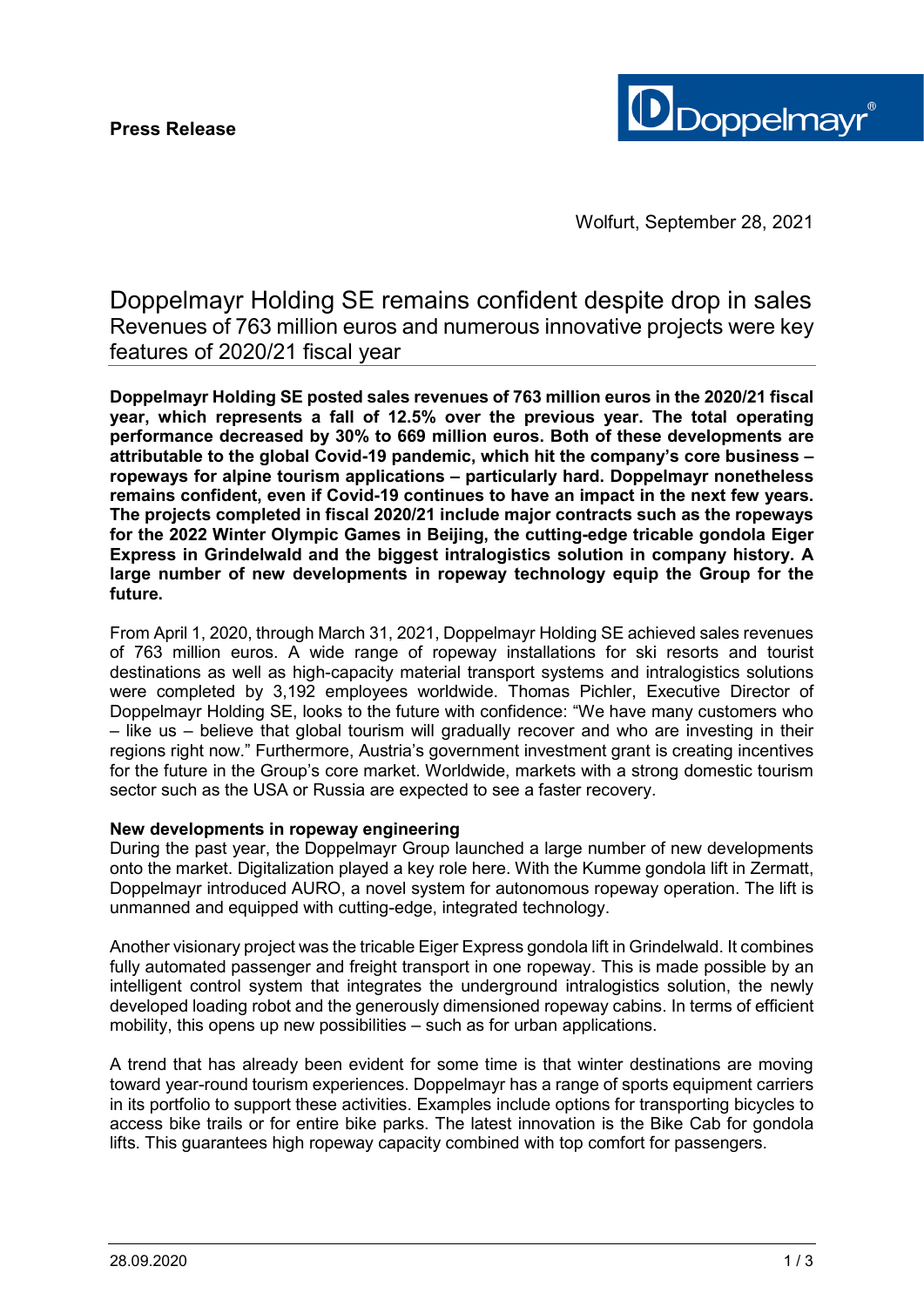

### **Tourism hit by pandemic**

The lockdowns that dominated the past year hit tourism particularly badly. It was above all winter tourism, that traditionally accounts for around 50% of Doppelmayr's sales revenues, that experienced significant downturns in some cases, which also affected the willingness to invest. While the sales revenues also include the completion of projects acquired prior to the pandemic, the effects are visible above all in the 30% drop in total operating performance.

#### **Well equipped for the future**

"Even if we can expect to be dealing with the pandemic globally for some time to come, we have every reason to be optimistic," says Thomas Pichler, looking ahead to the current fiscal year. "In the past year, we launched a large number of innovations and new products onto the market. We also expanded our digital expertise. Added to this is the growing acceptance for the ropeway as an urban mobility solution in Europe as well as elsewhere. A Doppelmayr ropeway is to be built in the French capital, Paris, for instance. Tourism is also showing signs of recovery – people want to again experience the mountains and their leisure time with the ropeway, both summer and winter."

With its current headcount, Doppelmayr is in a stable position following the first year of the pandemic. Now more than ever, employee training – from skilled workers to the more than 100 apprentices currently employed – represents a major investment in the future.

#### **Sustainable development**

In project development, Doppelmayr engineers attach great importance to the space- and resource-efficient implementation of ropeway installations. On the mountain, this means in particular the harmonious integration of the ropeway into the landscape and energy efficiency, which the Group jointly focuses on with its customers. As a mode of urban transport in the city, the benefits are obvious. Electric mobility with zero exhaust emissions and minimal impervious surfaces are major factors that give the ropeway significant advantages over other means of transport in terms of sustainability. Doppelmayr has developed a  $CO<sub>2</sub>$  calculator that provides project-specific lifecycle assessments (LCAs) to make this transparent. As a result, an objective comparison of different means of transport for the purposes of sustainable urban mobility is now possible.

The Doppelmayr Group pursues a wide range of initiatives at all of its international sites aimed at leaving behind a minimal carbon footprint. Garaventa, for example, has installed 2,122 solar energy modules in Goldau (Switzerland), which generate 620,000 kWh of electricity per annum. István Szalai, Executive Director of Doppelmayr Holding SE, points out the latest sustainability initiatives: "Other sites such as Gassner Stahlbau in Bürs (Austria), the new LTW building and the Doppelmayr site in Wolfurt (Austria) will also soon be equipped with photovoltaic installations to produce renewable energy."

For further information on the 2020/21 fiscal year of Doppelmayr Holding SE, visit <https://annualreport.doppelmayr.com/>